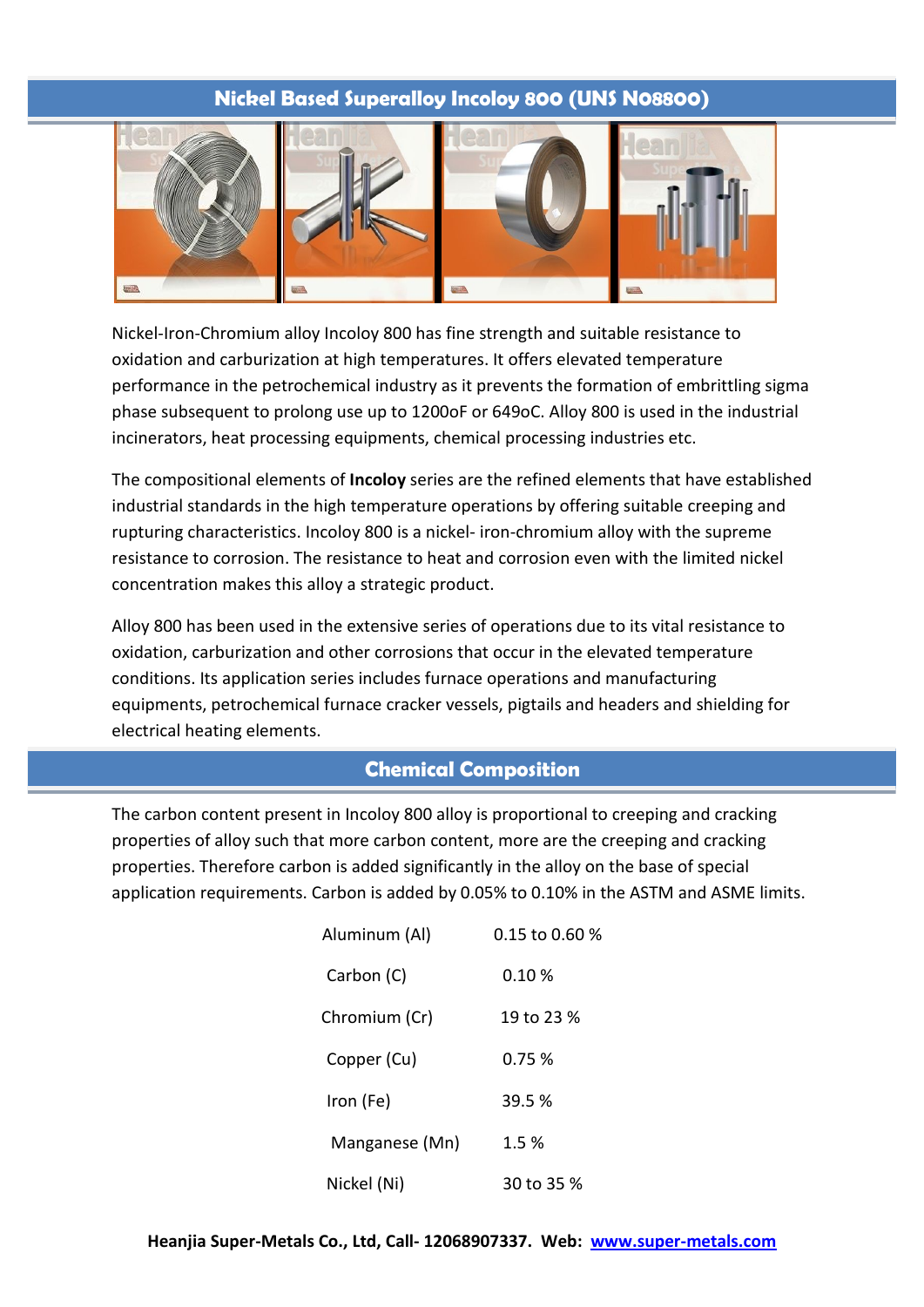| Silicon (Si)<br>Sulfur (S) | 1 %<br>0.015%  |
|----------------------------|----------------|
| Titanium (Ti)              | 0.15 to 0.60 % |

# **Physical Properties**

| Density                                 | 7.94 gm per cubic cm or 0.287 lb per inch3 |
|-----------------------------------------|--------------------------------------------|
| Ultimate tensile strength               | 600 MPa or 87000 psi                       |
|                                         | 500 MPa at 550oC or 72500 psi at 1020oF    |
| Yield strength                          | 275 Mpa or 39900 psi                       |
|                                         | 213 Mop at 550oC or 30900 psi at 1020oF    |
| Elongation %                            | 45 %                                       |
|                                         | 35 % at 550oC or 1020oF                    |
| Electrical resistivity                  | 0.0000989 ohm-cm                           |
| <b>Magnetic Permeability</b>            | 1.014                                      |
| Curie temperature                       | -115oC or -175oF                           |
| Linear coefficient of thermal expansion | 14.4 micro-m/m-oC at 20oC to 100oC         |
|                                         | 8 micro-inch/inch-oF at 68oF to 212oF      |
| Specific heat capacity                  | 0.460 J/goC or 0.110 BTU/lb-oF             |
| Thermal conductivity                    | 11.5 W/m-K or 79.8 BTU-in/hr-ft2-oF        |
| Melting point                           | 1357 to 1385oC or 2475 to 2525oF           |
| Solidus point                           | 1357oC or 2475oF                           |
| Liquidus                                | 1385oC or 2525oF                           |

# **Modulus of Elasticity**

| Temperature oF | Tensile Modulus, 10(3)ksi | Shear Modulus, 10(3)ksi | Poisson's Ratio |
|----------------|---------------------------|-------------------------|-----------------|
| $-310$ oF      | 30.55 x 10(3) ksi         | 11.45 x 10(3) ksi       | 0.334           |
| 75 oF          | 28.50 x 10(3) ksi         | 10.64 x 10(3) ksi       | 0.339           |
| 200 oF         | 27.82 x 10(3) ksi         | 10.37 x 10(3) ksi       | 0.341           |
| 400 oF         | 26.81 x 10(3) ksi         | 9.91 x 10(3) ksi        | 0.353           |
| 600 oF         | 25.71 x 10(3) ksi         | 9.47 x 10(3) ksi        | 0.357           |

# **Electric & Thermal Properties**

| Temperature |         | <b>Electrical Resistivity</b> |                        | <b>Thermal Conductivity</b>                    |               | Coef. Of Expansion                         |                    |
|-------------|---------|-------------------------------|------------------------|------------------------------------------------|---------------|--------------------------------------------|--------------------|
| 70 oF       | $20$ oC | 595 ohm•circ<br>mil/ft        | 0.989 micro-<br>ohm.cm | 80 Btu $\cdot$ in/ft(2)<br>$in/in/{}^{\circ}F$ | 11.5<br>W/moC |                                            |                    |
| 100 oF      | 37 oC   | 600 ohm • circ<br>mil/ft      | 1.035 micro-<br>ohm.cm | 83 Btu $\cdot$ in/ft(2)<br>$in/in/{}^{\circ}F$ | 13<br>W/moC   |                                            | 14.4<br>$mm/m$ /oC |
| 200 oF      | 93 oC   | 620 ohm • circ<br>mil/ft      | 1.089 micro-<br>ohm.cm | 89 Btu $\cdot$ in/ft(2)<br>$in/in/{}^{\circ}F$ | 14.7<br>W/moC | $7.9 \times 10(-6)$<br>in/ in/ $\degree$ F | 15.9<br>$mm/m$ /oC |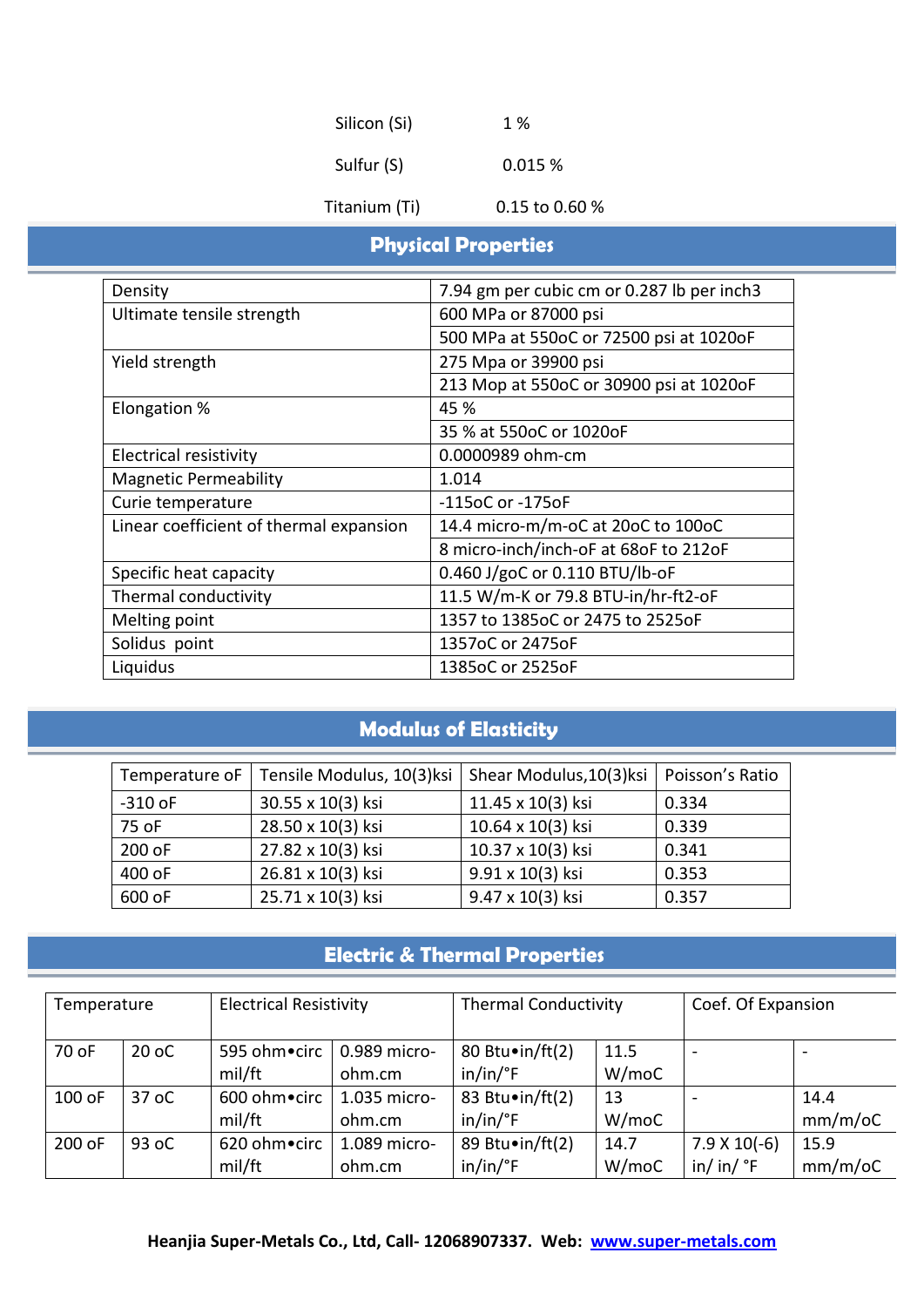| 400 oF | 204 oC  | 657 ohm•circ | 1.127 micro- | 103 Btu $\cdot$ in/ft(2) | 16.3                     | $8.8 \times 10(-6)$    | 16.2           |
|--------|---------|--------------|--------------|--------------------------|--------------------------|------------------------|----------------|
|        |         | mil/ft       | ohm.cm       | $in/in/{}^eF$            | W/moC                    | in/ in/ $\degree$ F    | $mm/m$ /oC     |
| 600 oF | 315 oC  | 682 ohm•circ | 1.157 micro- | 115 Btu $\cdot$ in/ft(2) | 17.9                     | $9.0 X 10(-6)$         | 16.5           |
|        |         | mil/ft       | ohm.cm       | $in/in/{}^{\circ}F$      | W/moC                    | in/ in/ $\degree$ F    | $mm/m$ /oC     |
| 800 oF | 426 oC  | 704 ohm•circ | 1.191 micro- | 127 Btu $\cdot$ in/ft(2) | 19.5                     | $9.2 \times 10(-6)$    | 16.8           |
|        |         | mil/ft       | ohm.cm       | $in/in/{}^{\circ}F$      | W/moC                    | in/ in/ $\degree$ F    | $mm/m$ /oC     |
| 1000   | 537 oC  | 722 ohm•circ | 1.223 micro- | 139 Btu $\cdot$ in/ft(2) | 21.1                     | $9.4 \times 10(-6)$    | 17.1           |
| оF     |         | mil/ft       | ohm.cm       | $in/in/{}^eF$            | W/moC                    | in/ in/ $\degree$ F    | $mm/m$ /oC     |
| 1200   | 648 oC  | 746 ohm•circ | 1.251 micro- | 152 Btu $\cdot$ in/ft(2) | 22.8                     | $9.6 \times 10(-6)$    | 17.5           |
| оF     |         | mil/ft       | ohm.cm       | $in/in/{}^{\circ}F$      | W/moC                    | in/ in/ $\degree$ F    | $mm/m$ /oC     |
| 1400   | 760 oC  | 758 ohm•circ | 1.266 micro- | 166 Btu $\cdot$ in/ft(2) | 24.7                     | $9.9 X 10(-6)$         | 18             |
| оF     |         | mil/ft       | ohm.cm       | $in/in/{}^{\circ}F$      | W/moC                    | in/ in/ $\degree$ F    | $mm/m$ /oC     |
| 1600   | 871 oC  | 770 ohm•circ | 1.283 micro- | 181 Btu•in/ft(2)         | 27.1                     | $10.2 \times 10(-$     | $\blacksquare$ |
| оF     |         | mil/ft       | ohm.cm       | $in/in/{}^{\circ}F$      | W/moC                    | 6) in/ in/ $\degree$ F |                |
| 1800   | 982 oC  | 776 ohm•circ | 1.291 micro- | 21.4                     | 31.9                     |                        |                |
| оF     |         | mil/ft       | ohm.cm       | Btu $\cdot$ in/ft(2)     | W/moC                    |                        |                |
|        |         |              |              | $in/in/{}^{\circ}F$      |                          |                        |                |
| 2000   | 1093 oC | 788 ohm•circ |              |                          | $\overline{\phantom{0}}$ |                        |                |
| οF     |         | mil/ft       |              |                          |                          |                        |                |

# **Mechanical Properties**

The mechanical features of incoloy 800/800HT are paired with their resistance to corrosion properties at the elevated temperatures that makes the Incoloy alloys extremely purposeful for using in the different high temperature and long term oriented operations. These alloys are also significantly used in the variety of corrosive media. The chemical composition limits of Incoloy 800H and 800HT reside within the limits of INCOLOY alloy 800.

Alloy 800 comprises of large mechanical strength over high temperatures. It is suitable for using up to 1500oF. The vital difference between Incoloy alloy series depends on the difference of their mechanical properties. The difference in the mechanical properties is due to difference in their chemical composition and the different temperature annealing. Generally **Incoloy 800 alloy** possesses higher mechanical properties at the room temperatures and minimum to high temperature exposures. On the other side the Incoloy 800H and 800HT alloys offer high creep and stress rupture strength at the higher temperature exposures.

#### **Tensile Properties**

Incoloy 800 alloy offers high tensile features at the room and high temperatures. The tensile characteristics at room temperature and 1200oF to 1800oF of extruded pipe and tubing are described as following:

| Temp. | "ensile | 0.2% Yield Strength | 1.0% Yield Strength | <b>Elongation</b> |
|-------|---------|---------------------|---------------------|-------------------|
|       |         |                     |                     |                   |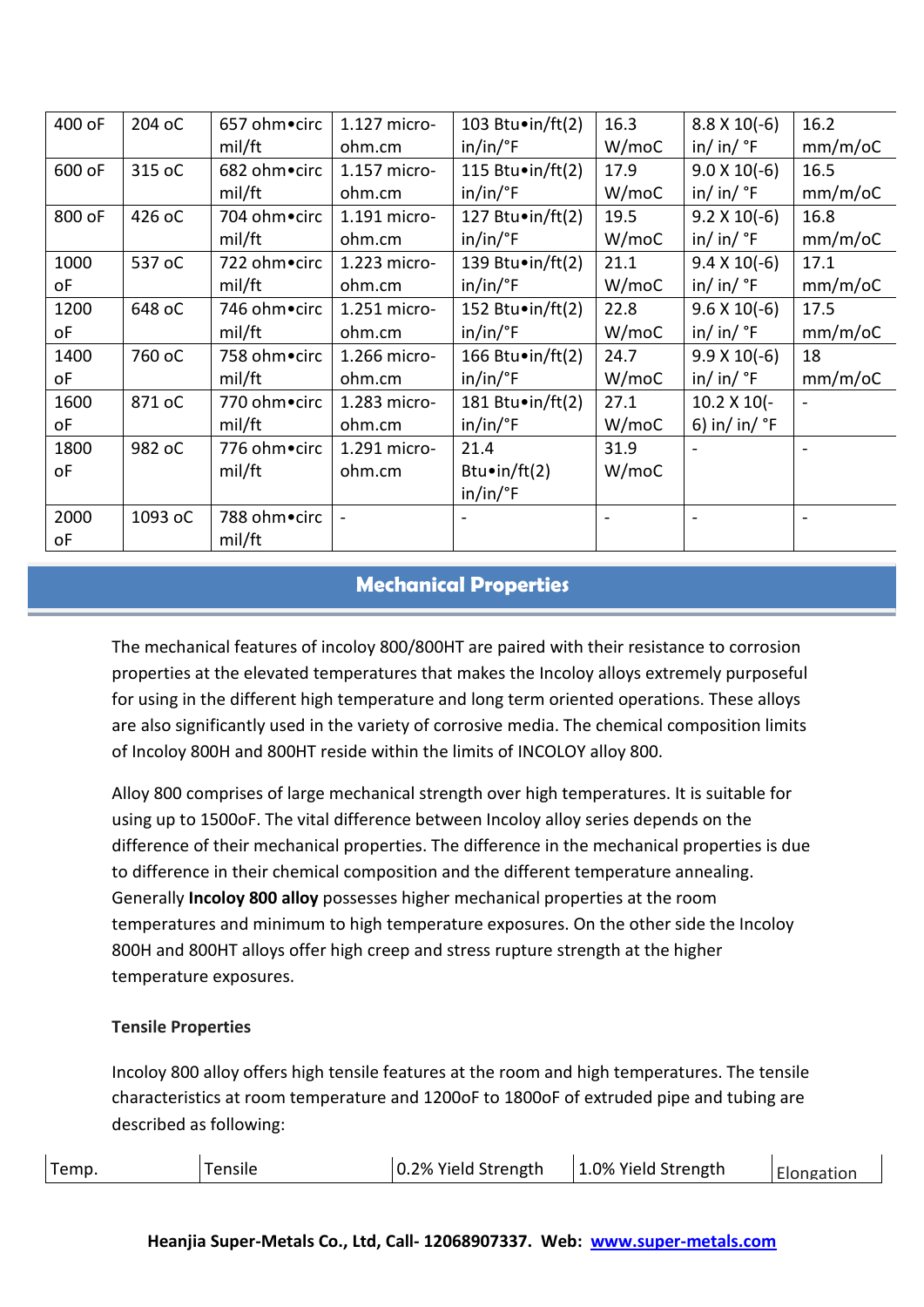|           |           | Strength                   |                              |                                |          |                                |          | A5%          |
|-----------|-----------|----------------------------|------------------------------|--------------------------------|----------|--------------------------------|----------|--------------|
| оC        | οF        | N/mm <sup>2</sup>          | Ksi                          | N/mm <sup>2</sup>              | Ksi      | $N/mm^2$                       | Ksi      |              |
| <b>RT</b> | <b>RT</b> | 500 N/mm <sup>2</sup>      |                              | 72.5 Ksi 170 N/mm <sup>2</sup> | 24.7 Ksi | 200 N/mm <sup>2</sup> 29.0 Ksi |          | Transverse   |
| 93 oC     | 200 of    |                            |                              | 141 N/mm <sup>2</sup>          | 20.4 Ksi | 161 N/mm <sup>2</sup> 23.3 Ksi |          | 30           |
| 100 oC    | 212 of    | <425> N/mm <sup>2</sup>    |                              | 140 N/mm <sup>2</sup>          | 20.3 Ksi | 160 N/mm <sup>2</sup> 23.2 Ksi |          | Longitudinal |
| 200 oC    | 392 of    | <400> $N/mm^2$ -           |                              | 115 N/mm <sup>2</sup>          | 16.7 Ksi | 135 N/mm <sup>2</sup> 19.6 Ksi |          | 35           |
| 204 oC    | 400 of    |                            |                              | 113 $N/mm2$                    | 16.4 Ksi | 133 N/mm <sup>2</sup> 19.3 Ksi |          |              |
| 300 oC    | 572 of    | <390> $N/mm^2$             |                              | 95 $N/mm2$                     | 13.8 Ksi | $115 N/mm2$ 16.7 Ksi           |          |              |
| 316 oC    | 600 of    |                            |                              | 93 $N/mm2$                     | 13.5 Ksi | 113 N/mm <sup>2</sup> 16.4 Ksi |          |              |
| 400 oC    | 752 of    | $<$ 360> N/mm <sup>2</sup> |                              | 80 N/mm <sup>2</sup>           | 11.6 Ksi | 100 N/mm <sup>2</sup> 14.5 Ksi |          |              |
| 538 oC    | 1000 of   |                            |                              | 77 $N/mm2$                     | 11.2 Ksi | 97 N/mm <sup>2</sup>           | 14.1 Ksi |              |
| 593 oC    | 1100 of   |                            | $\qquad \qquad \blacksquare$ | 75 $N/mm2$                     | 10.9 Ksi | 95 N/mm <sup>2</sup>           | 13.8 Ksi |              |
| 600 oC    | 1112 of   | $<$ 300> N/mm <sup>2</sup> |                              | 75 $N/mm2$                     | 10.9 Ksi | 95 N/mm <sup>2</sup>           | 13.8 Ksi |              |

# **Corrosion Resistance**

Incoloy 800 alloy offers excellent resistance to the chloride ion stress corrosion cracking and embrittlement in precipitation sigma phase. It offers superior resistance to corrosion in the different media. In the solution annealed form, it offers high creep stress rupturing features. It can be sensitized to intergranular corrosion in the rigorous conditions.

In an analysis, alloy 800 is subjected to boiling nitric acid of 65% concentration for 5 hours that determines alloy's inclination to sensitization. When Incoloy 800 is set to heat from welding or other processes, precautions should be made to prevent sensitization when it needs to be pickled or kept in the various severe conditions. The sensitization of alloy is not an issue in the various elevated temperature operations.

Incoloy 800H and 800HT offer extremely high creep and cracking strength properties as compare to Incoloy 800. These alloys possess almost similar chemical composition such that the content % of the basic elements like nickel, chromium and iron is same. But, the composition varies in terms of concentration of carbon, titanium and aluminum. The concentration of carbon in Incoloy 800 is 0.10%. Outstanding resistance to chloride ion stress corrosion cracking, oxidation and carburization.

| Media                | Test time | Corrosion rate, mpy |
|----------------------|-----------|---------------------|
| 10% C2H4O2           | 7 days    | $0.01$ mpy          |
| 5% Al2(SO4)3 • 18H2O | 7 days    | $0.01$ mpy          |
| 5% NH4Cl             | 42 days   | $0.02$ mpy          |
| <b>10% NH4OH</b>     | 7 days    | $0.01$ mpy          |
| 5% (NH4)2 SO4        | 7 davs    | Nil                 |

#### Average corrosion rate in a variety of corrosive media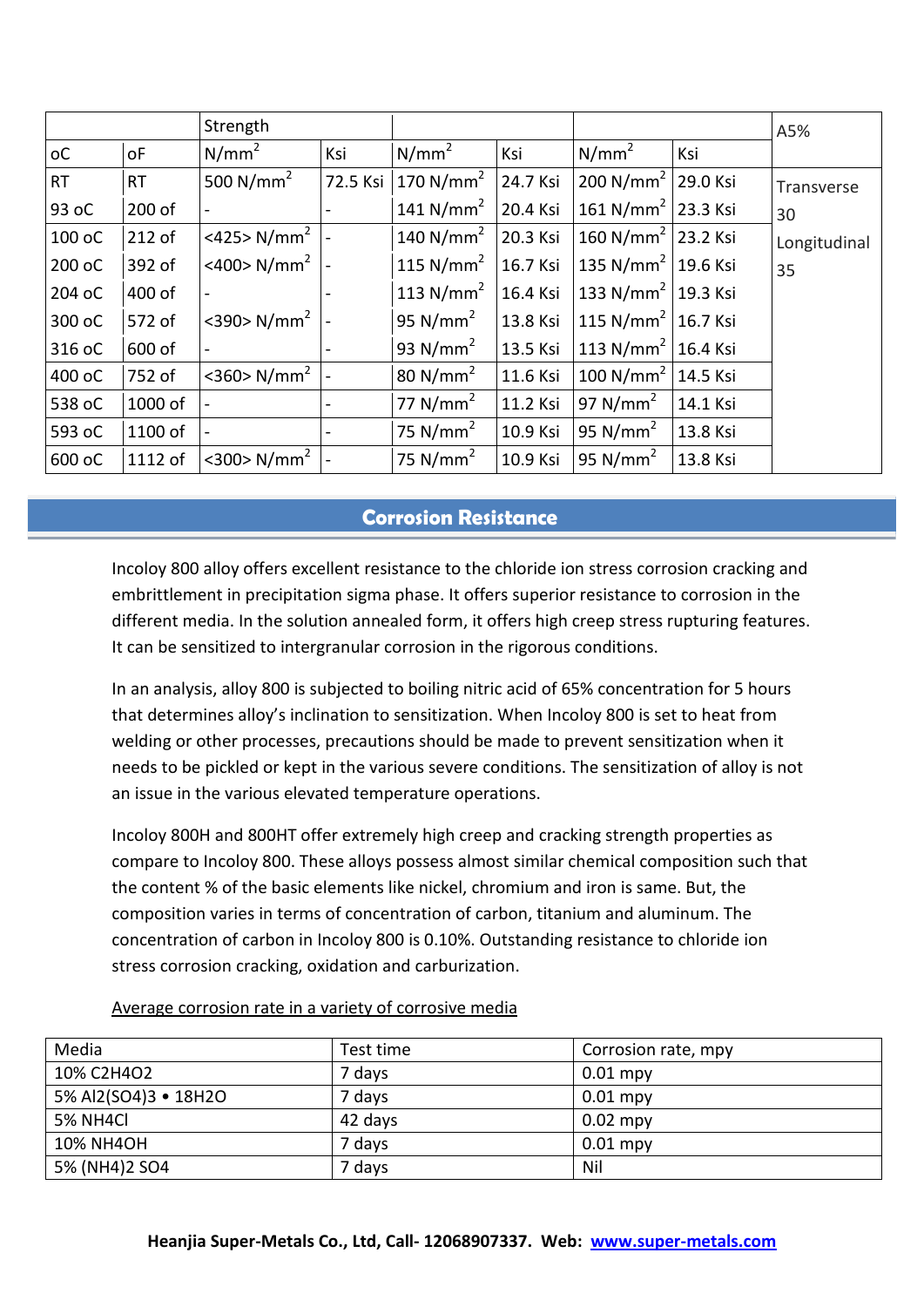| 10% BaCl2   | 42 days | $0.03$ mpy |
|-------------|---------|------------|
| 5% CaCl2    | 42 days | $0.01$ mpy |
| 5% H2CrO4   | 7 days  | $1.6$ mpy  |
| 10% C6H8O7  | 7 days  | Nil        |
| 10% CuSO4   | 7 days  | Nil        |
| 5% FeCl3    | 42 days | 420 mpy    |
| 10% C3H6O3  | 7 days  | $0.04$ mpy |
| CH3OH       | 7 days  | Nil        |
| 10% C2H2O4  | 7 days  | 11 mpy     |
| 5% C6N6FeK3 | 7 days  | $0.04$ mpy |
| 5% NaHSO3   | 7 days  | $0.03$ mpy |
| 20% Na2CO3  | 7 days  | Nil        |
| <b>NaCl</b> | 42 days | $0.34$ mpy |
| 5% NaOCl    | 42 days | 8 mpy      |
| 5% Na2SO4   | 7 days  | Nil        |
| 10% C4H6O6  | 7 days  | $0.02$ mpy |
| 10% ZnCl2   | 42 days | $0.01$ mpy |

## **Fabrication**

Different machined forms of Incoloy 800 are forged into the end products and equipments by following the ordinary methods. Alloy 800 is readily forged by hot or cold processing and it has superior welding and machining character.

### Heating and Pickling

The heating specimen should be clean that whole oil, grease, dust and other unwanted materials should be removed before beginning the heating process. Heating is preferred in the nominal sulfur conditions. The open heating in the nominal sulfur content and furnace conditions should be done in the reducing medium to avoid the extensive oxidation. Due to eagerness of chromium to get oxidized in a refractory oxide or water, it is tough to bright anneal the Incoloy 800 in the common commercial annealing furnace. In the limited conditions, the Incoloy alloy can be bright annealed in arid, pure hydrogen atmosphere.

Incoloy 800 is annealed in the muffle furnaces by utilizing reducing media. The contended atmosphere is produced by products of combustion from minor sulfur natural gas burnt with minimum air. It creates thin, long standing and green black oxide layer on alloy. The oxidizing media create heavy oxide scale that is tough to clean. Such type of cleaning needs grinding to some extent. The certain annealing processes are based on the quantity of cold processing of specimen.

The mechanical features of severely cold processed alloy are nominally influenced at temperatures lower than 1000oF. The stress release starts from 1000oF and fulfills after 1.5